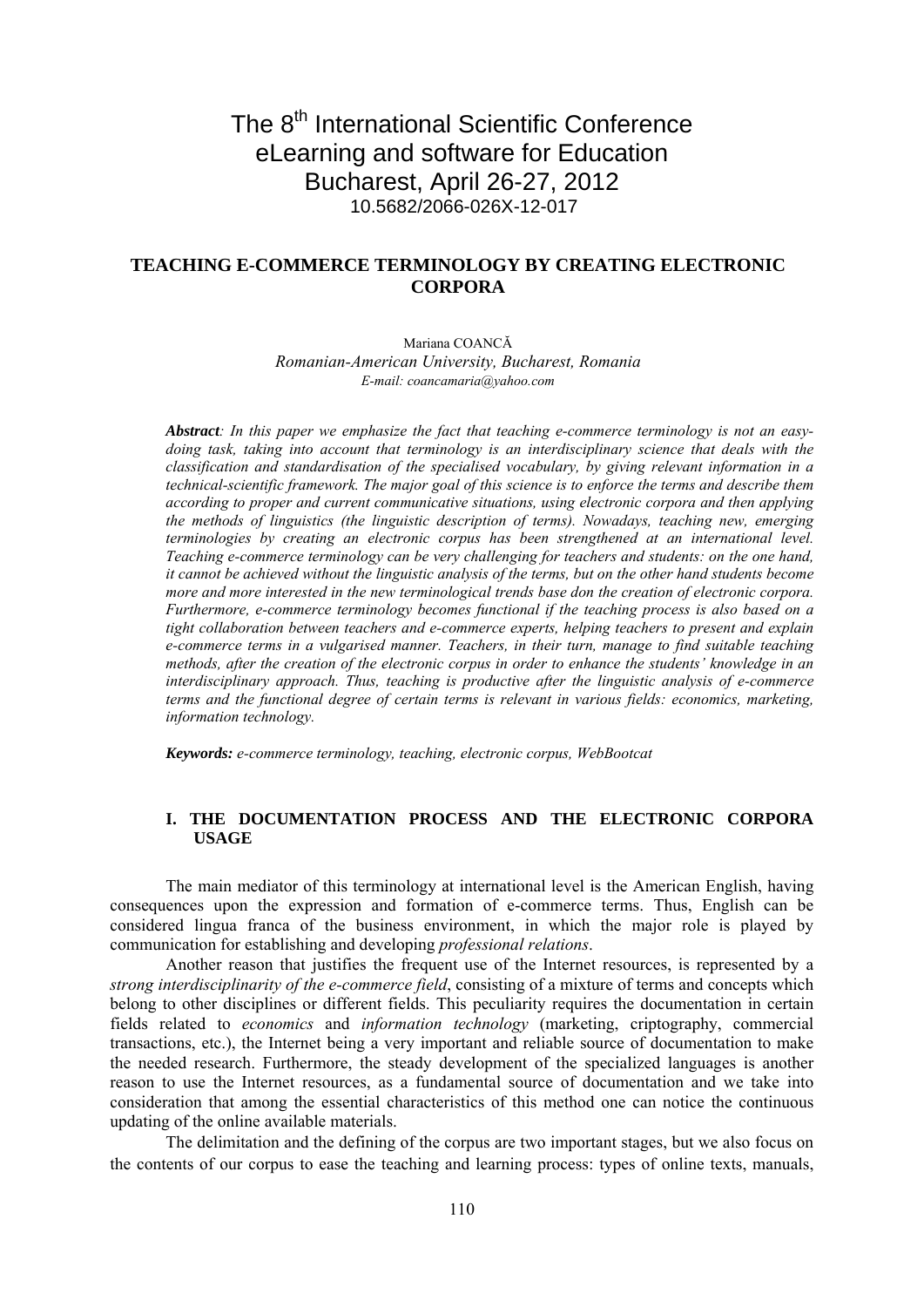magazines, taking into account a corpus is limited by time and space. In our case, this aspect is noticed because we use web pages which contain *electronic texts*. Obviously, we can say the press language is quite sensitive to the lexical fluctuations: the press is defined according to the latest news and this aspect conditions the approached topics. Therefore, regarding the teaching and learning of ecommerce terms, it is highly important for us to justify the choice of the corpus, of the electronic texts, of the investigated period. In our opinion, there is a relation among the Internet dynamics, the ecommerce dynamics and the linguistic dynamics of the e-commerce field in our country; for this reason, the latest years are a relevant specimen for the dynamics of the e-commerce field and the selection of electronic texts is very useful to the creation of an electronic corpus, from which the students can extract and analyse the most frequent terms of e-commerce.

The creation of a corpus depends to a large extent on the type of research one is going to undertake, just like the results of the research depend on the creation of the corpus. If the terminological activity consider the electronic texts as the natural environment of the *terms*, the lexicography is esentially normative, because this approach is not always according to the norms. Certain dictionaries based on language are frequently drawn upon the literary texts and not drawn upon the spoken language. Thus, the language of dictionaries do not show how the language must be spoken, but how the lexicography considers it must be spoken (Cabré 1999: 37-38). This method can be considered the opposite of the teaching and learning according to the investigated corpora. The use of traditional corpora and mainly electronic corpora, allows the collecting of a lot of information and it represents a reliable method to create online dictionaries and glosaries.

The corpus can deliver contexts which show the meaning and the use of the terms. Furthermore, the context allows us to notice the meaning changes and to analyse the vocabulary evolution (the use of new words, the disappearance of words or meanings, etc). If it is permanently updated, the corpus is a very good "observer" of a specialized language, in our case the e-commerce language. The documentation is a self-stagnating activity within the terminological activity. Some authors consider that the "terminological units are included in the *specialized languages* and they behave naturally in the *specialized languages*" (Cabré 1999: 80). It is unquestionable the fact that, talking about specialized languages, it is not debated the "legitimacy" of the text, its existence according to the dictionary. If we ask ourselves where we can find the specialized terms, the logical answer is: in the specialized texts, in the specialists' speeches. If the startup of terminology was strictly onomasiological, the development of *corpus linguistics* made the terminologists approach the semasiology, the same manner it made the lexicographer focus on the text-based research, on the peculiarities of a language specific to a specialized field.

### **II. ELECTRONIC CORPORA AS A METHOD OF TEACHING AND LEARNING THE E-COMMERCE TERMINOLOGY**

The creation of an *electronic corpus* was an essential stage for teaching and learning the ecommerce terminology, including the linguistic analysis of the e-commerce terminological units. According to Sinclair (1991: 171) a corpus created adequately, offers information about the authentic use of the terms specific to a certain field, contributing to the solving of lexical, phraseologic and syntactic issues arising in the specialized translation, too. While creating the corpora, we tried to meet the requirements of modern linguistics, which are indispensable for the creation of corpora: *representativeness*, *finite size*, *reference standard*. Regarding the first requirement, the corpus must be a proper representation of the linguistic variety and it must show the real use of the e-commerce language. In order to ensure this aspect, one can start from a nucleus consisting of documents, that deal with the respective topics in a certain field or through a series of linguistic instances (see also http://www.realiter.net/spip.php?rubrique38).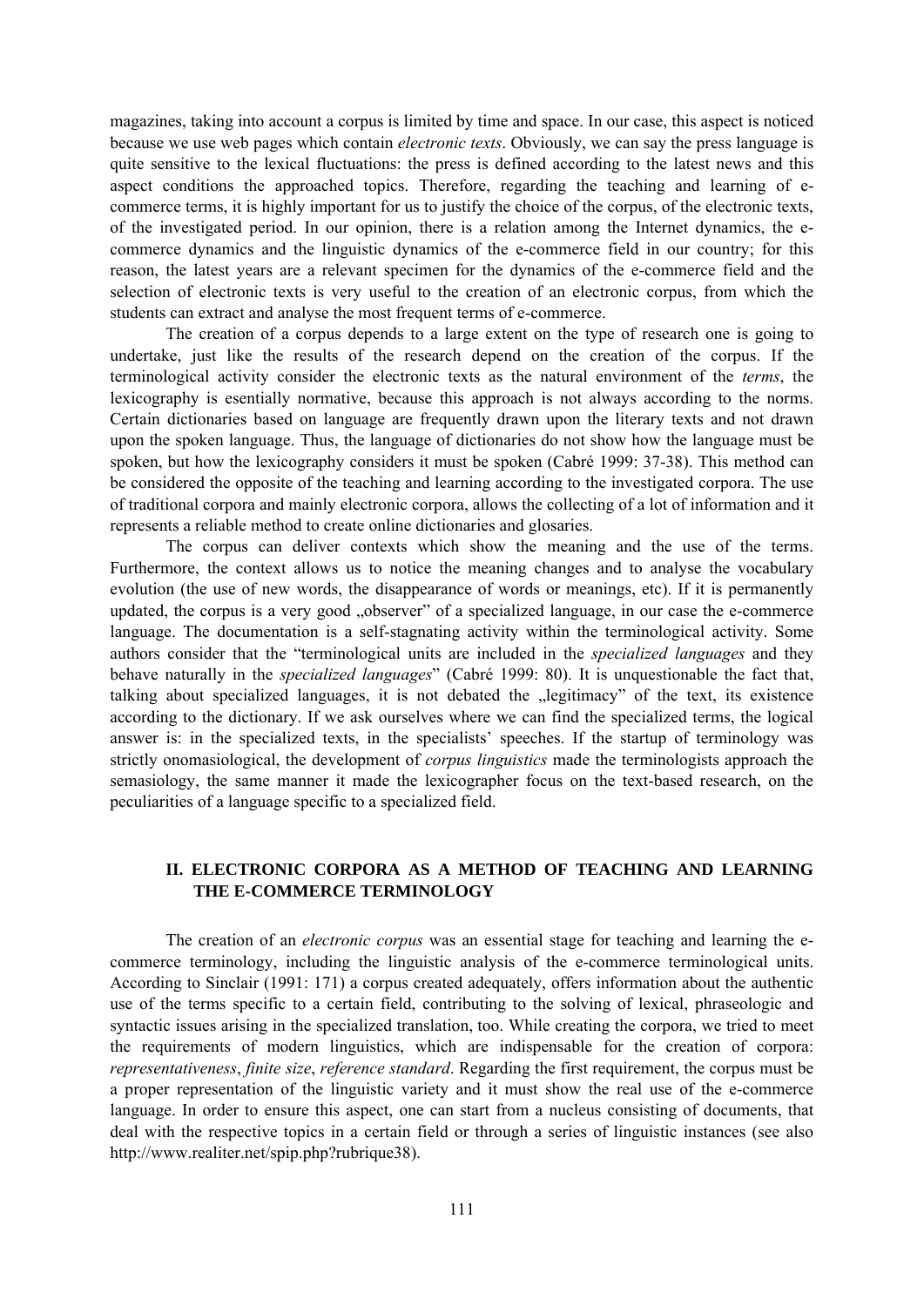The second characteristic of electronic corpora is, as previously mentioned, the finite number of electronic texts they contain. This limitation will be made through a careful selection of the texts that are significant from the quantitative point of view, thus meeting the requirement based on representativeness mentioned above. We would like to mention that the second feature of corpora is not static at all and the requirements for understanding the e-commerce terminology, as well as the need to reach equivalent terms has led to the enrichment of the initial nucleus of texts, because they prove to be very useful, according to the assertions of some authors: "a corpus (…) must be ample" (Sinclair 1991: 18). This author speaks about *trimming*, by "adding extra texts where there are gaps", in order to achieve the goals of the research (ibidem: 20). Regarding the dimensions of the corpus, the same author suggests that these corpora should consist of entire texts, not of simple fragments. This solution prevails, because certain linguistic peculiarities, that must be noticed in the text, are not evenly distributed in the text. We took into account this proposal, by keeping the original contents of the texts and their original format.

The third characteristic of corpora is represented by their electronic format, which enables qualitative and quantitative investigations, that are harder to be achieved by traditional methods of investigation, thus giving information on the spot, regarding the use of the e-commerce terms. Then it can be used as a starting point for future research. This corpus can be useful to the teaching and learning process, because students carry out linguistic analyses on the the extracted terms and make comparisons between the e-commerce terminology used in a language or two languages. Besides the already mentioned peculiarities, while creating the *electronic corpus* we also took into account other aspects that improve the quality of the electronic texts, meeting the representativeness requirement for the linguistic analysis of the e-commerce terminology, according to the principles of teaching and learning a specialized terminology.

The choice of electronic texts was made, taking into account their origin, giving a full priority to the electronic texts belonging to certain institutions or authors whose articles deal with issues about the e-commerce field (the articles were downloaded from the *Epayment blog*, the electronic magazines *Link2eCommerce* and *Underclick)*. Another requirement is based on the fact that the choice of electronic texts must be chronological, we especially chose recent, updated electronic texts that mirror in an adequate manner the rapid linguistic changes that characterize the e-commerce field. Another significant criterion is based on the addressee's regard on the electronic texts of the *corpus*. In this case, it was given a greater importance to the texts for the specialists in e-commerce, but certain texts target the non-specialized public, that is highly interested in the presented topics.

#### **III. THE SPECIALIZED CORPUS OF E-COMMERCE**

Bowker and Pearson alleged that manuals are not suitable to observe specialized terms, because they use a vulgarised language excluding the complex, specialized designations. For this reason students are instructed to permanently check if the selected terms are accepted and used by the specialists in the respective field, because the linguistic peculiarities involve even more documentation. The students could be also advised by their teacher to visit forums and find terms specific to the e-commerce field, but sometimes they run into difficulties because the discourse on the respective sites could be quite familiar and the discussions could contain abbreviations of the terms that are not understood by the Internet surfers. Unlike other fields, such as medicine, biology, it is difficult to identify all the specialists of the Internet field. Those connected to the Internet network have heterogeneous goals and preoccupations – the creation of programs, websites and the assurance of data security, etc.

The nature of the web pages and the electronic texts we selected is in accordance with the students' goals, because they wanted a corpus containing e-commerce terms that are used by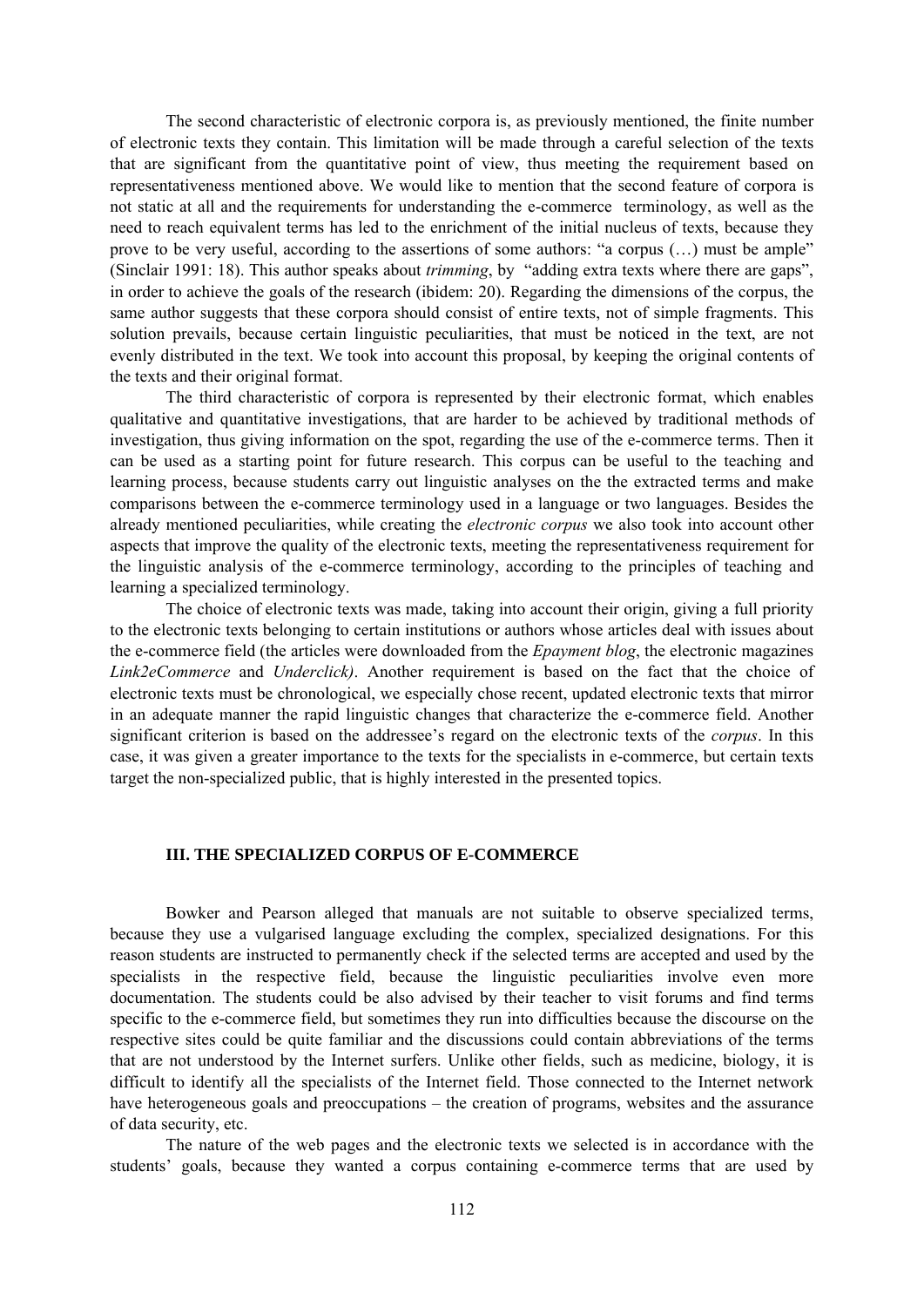specialists and the non-specialized people. We would like to add that the electronic dictionaries are useful, although some authors mentioned they do not register the entire specialized language. In a general dictionary one cannot find terms used in the technical articles, simply because the dictionaries are not updated. A few glossaries and dictionaries are dedicated to the Internet and the e-commerce field and a few e-commerce terms are registered by the IT and marketing dictionaries. Thus, in our opinion there should be a steady collaboration between the specialists in e-commerce and terminologists to provide adequate definitions for the e-commerce terms, to elaborate electronic dictionaries and glossaries in order to meet the students' requirements, because their further activity focuses on identifying the equivalent terms for the English e-commerce terms.

Therefore, the electronic corpus, that is used for pedagogic and learning purposes (for instance, the extraction of e-commerce terms, their translation in the target language and their linguistic analysis based on their compounding methods and semantic relations, etc) can be achieved with various software programs, but we opted for the facility offered by the program called WebBootCat, as a method of building an electronic corpus, involving the search engine Google, too. The World Wide Web is divided in notional fields, that help us to build a corpus consisting of web pages , presented either in the native language or in other foreign languages. The program WebBootCat is very useful to linguists, translators, students and researchers that participate in research projects and are very active in the linguistic and translation studies. This application is available within the Terminology Laboratory, SSLMIT Forli, University of Bologna. According to the instructions, we inserted in the first box a few *keywords* in inverted commas (these keywords can be monosyllabic or plurisyllabic), consisting of e-commerce terms, also called "seed terms" (for instance, *e-commerce*, *online store*, *online payment*, *site*). In the second box, we enclose the API Google key, which must be obtained according to the Google requirements (therefore, an application is filled out to make an account and obtain the API Google key). In the third box one can choose the language and in the last boxes we write the name of the corpus, respectively the e-mail address of the user so that he could be announced when the corpus is built (Baroni et al., 2006: 248-249).

This procedure did not take us too long and we built an electronic corpus, consisting of web pages that correspond to our study (texts from the *Epayment blog*, the electronic magazine *Link2eCommerce*, *Underclick*. To improve the teaching process we filtered the most frequent ecommerce terms and afterwards we established the peculiarities of the selected terms, according to the requirements of a linguistic analysis. Furthermore, the tight collaboration between students and teachers can lead to the creation of a terminological database, according to various criteria (Pearson 1998; Scarpa 2001; Magris et al*.* 2002; Osimo 2000). Students are acknowledged that it is highly important for terminologists and especially for translators to know how to recognize the most frequent terms; because obviously a total monosemantic correspondence between the concept and the term expressed in different languages will not occur. Moreover, Scarpa (2001: 155) mentiones that "the terminological units are used in the specialized context or in the standardized form".

This corpus proved to be user-friendly, offering students the possibility to find new terms specific to the e-commerce and they can also extract definitions of the identified terms from the electronic texts (Kocourek 1991: 23). This aspect is highly important to the technical disciplines, in which the terms designate precise concepts, the students' task being to identify the terms, the English loans, the acronyms specific to e-commerce terminology. Their linguistic analysis on the created corpus proved to be very productive: from a quantitative point of view they extracted a lot of fixed syntagms, in which the particle *online* or *electronic* is valuable because it establishes the e-commerce meaning (the following syntagms have a high frequency in the electronic corpus: ONLINE SHOP, ONLINE SHOPPER, ONLINE SALE, ONLINE RETAILING, ONLINE PURCHASE, ONLINE INVOICING, ONLINE CONSUMPTION, ONLINE CATALOGUE, ONLINE AUTHORIZATION, ONLINE AUCTION, ONLINE ADVERTISING, ELECTRONIC PAYMENT, ELECTRONIC MONEY, ELECTRONIC STORE, etc). The presentation herein shows the interface of the WebBootCat application, the search page, that was downloaded from the online article *WebBootCaT: a web tool for instant corpora* (authors Marco Baroni, Adam Kilgarriff, Jan Pomikálek and Pavel Rychlý, 2006: 247/252):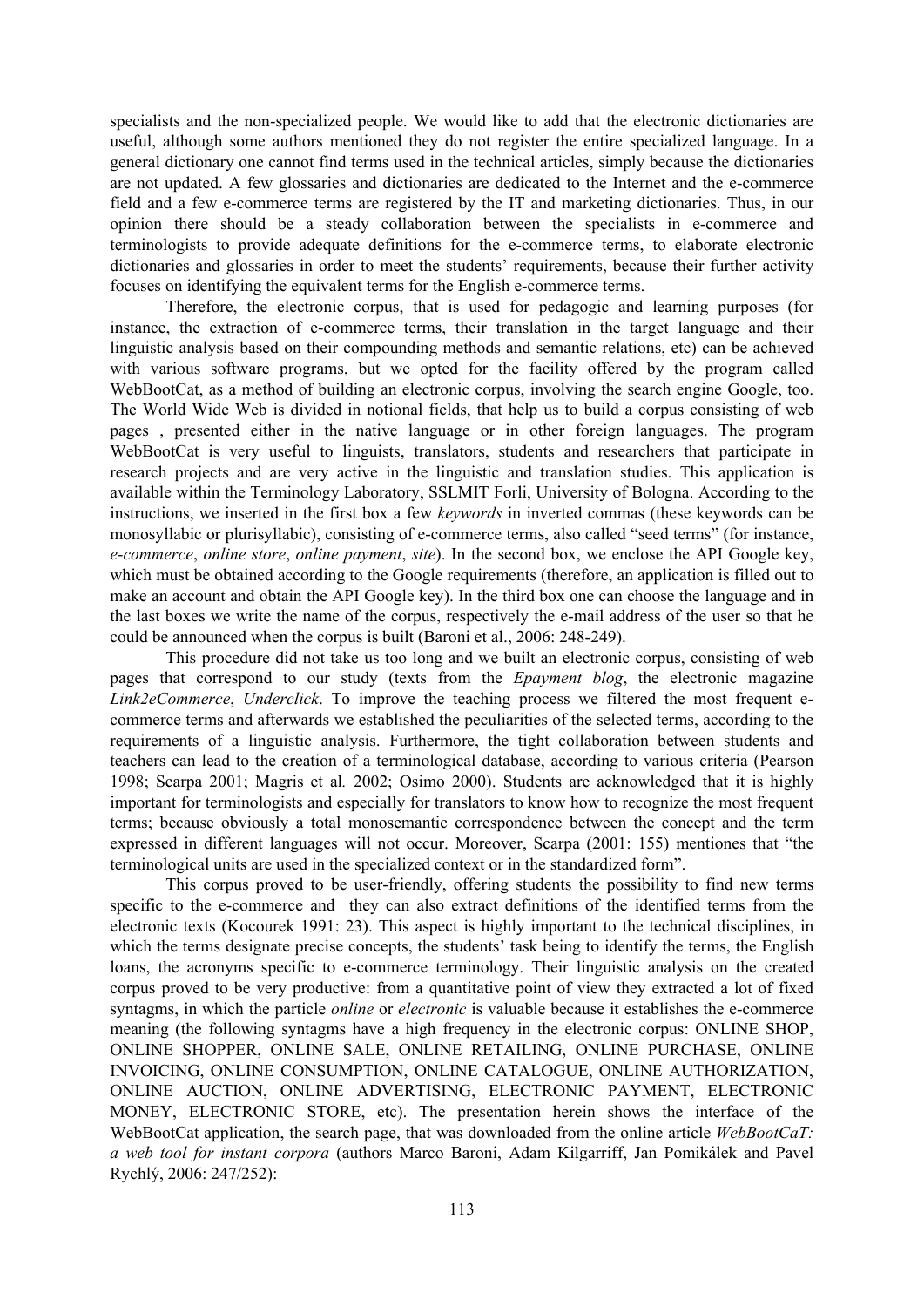| <b>Firefox</b>                     |                                                                                                                                                                                                                             |  |
|------------------------------------|-----------------------------------------------------------------------------------------------------------------------------------------------------------------------------------------------------------------------------|--|
| iarks<br>Tools<br>Help             |                                                                                                                                                                                                                             |  |
| http://corpora.fi.muni.cz/bootcat/ |                                                                                                                                                                                                                             |  |
|                                    | PageRank ABC<br>G Search v                                                                                                                                                                                                  |  |
|                                    | alpha                                                                                                                                                                                                                       |  |
|                                    | Seed words  lessicografia lessicologici lessicologia fraseologia collocazioni terminologia                                                                                                                                  |  |
|                                    | Enclose multiwords expressions into quotes (").                                                                                                                                                                             |  |
|                                    | Your Google key pm8eaihQFHJWh/L79fYk+15t+9iGMOnB                                                                                                                                                                            |  |
|                                    | This application uses Google API. You need a Google key to be able to use it. If you do not have one please go to<br>https://www.google.com/accounts/NewAccount.                                                            |  |
| Language                           | Italian<br>×                                                                                                                                                                                                                |  |
|                                    | Select the language of the corpus to be built.                                                                                                                                                                              |  |
| Select URLs V                      |                                                                                                                                                                                                                             |  |
|                                    | Check this box if you would like to manualy filter found URLs before the webpages will be downloaded                                                                                                                        |  |
| Tag corpus V                       |                                                                                                                                                                                                                             |  |
|                                    | Your corpus will be POS-tagged and lemmatised using the TreeTagger. Following languages are currently supported:<br>English, French, German, Italian, Spanish. This options has no effect if used with any other languages. |  |
|                                    | Corpus name   Italian-lexicography                                                                                                                                                                                          |  |
|                                    | Chose a name for your corpus.                                                                                                                                                                                               |  |
|                                    | Your email address adam@lexmasterclass.com                                                                                                                                                                                  |  |
|                                    | The time needed for building a corpus is highly variable and may take minutes, or hours. If you enter your email<br>address you will be notified when the corpus is ready to use.                                           |  |
|                                    | Build a corpus!                                                                                                                                                                                                             |  |

## **IV. CONCLUSIONS**

In conclusion we can say that the corpus is an essential tool in:

- the acquisition stage: the e-commerce terms are selected.
- the representation stage, through which the linguistic peculiarities of the selected e-commerce terms are highlighted..
- *the explanation stage*, in which the corpus is accepted and students extract the context of the term usage, in order to offer a definition for the e-commerce terms.

The process of terminological systematization through a corpus building is an opportunity to promote a theoretical idea about the essential peculiarities of the e-commerce language, in comparison with the peculiarities of the specialized languages in general. Therefore, the students, assisted by us, carried out a linguistic investigation that reflects the following aspects: the permanent use of the new designations (compound forms, acronyms), the great impact of the English language upon the Romanian language, the steady use of the English terms or the use of their Romanian equivalents. Moreover, the students noticed that many English terms are accepted, but the English loans specific to the e-commerce field are mainly used by the specialists in e-commerce. Students used the electronic